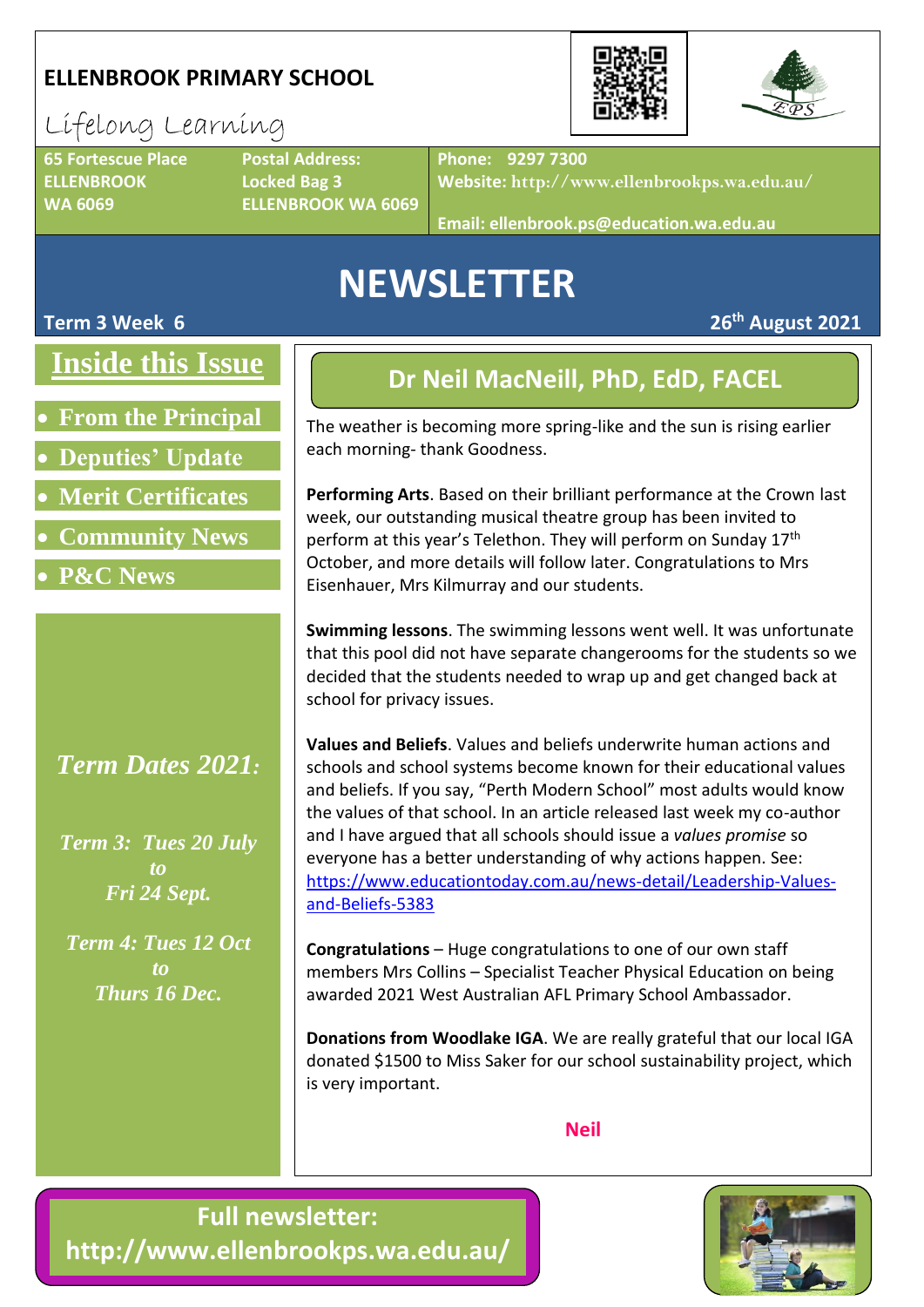

## **DEPUTIES' UPDATE**

**IGA Donation -** Last Wednesday, Ellenbrook IGA was kind enough to give EPS a generous donation of \$1500. The funds will go towards making EPS a more sustainable school. We are very grateful for this donation, thank you Ellenbrook IGA.

#### **Merit Certificates Winners**

| <b>Bella Caraher</b>      | <b>B1</b>       |
|---------------------------|-----------------|
| <b>Joseph Thomas</b>      | <b>B1</b>       |
| <b>Marcus Ward</b>        | <b>B1</b>       |
| <b>Jiek Beliew</b>        | <b>B2</b>       |
| <b>Brenna Peake</b>       | <b>B2</b>       |
| <b>Cruze Griffiths</b>    | <b>B3</b>       |
| <b>Lili Prunster</b>      | <b>B3</b>       |
| <b>Paige Cook</b>         | <b>R1</b>       |
| <b>Alexis Prunster</b>    | R <sub>2</sub>  |
| <b>Krystal Toffs</b>      | R <sub>3</sub>  |
| <b>Ethan Maseeh</b>       | $\overline{R4}$ |
| <b>Shannon Adams</b>      | <b>R5</b>       |
| <b>Heath Hayes-Ward</b>   | <b>R5</b>       |
| <b>Arcani John</b>        | <b>R5</b>       |
| <b>Haezahn Joyce</b>      | <b>R5</b>       |
| <b>Sean Brown</b>         | Y1              |
| <b>Luriel Alinsunurin</b> | <b>Y2</b>       |
| <b>Preston O'Hara</b>     | <b>Y2</b>       |
| <b>Cornelius Faliu</b>    | Υ4              |
| <b>Gracie Strid</b>       | <b>Y5</b>       |
| <b>Riley Watson</b>       | Y5              |
|                           |                 |



**Waste Wise Wednesday -** Now that swimming is almost over, it's back to no plastic every Wednesday! The plastic is recorded for each class, every week. The class that has the least amount of non-compostable waste wins a prize. We appreciate your support with this initiative.

**Instagram** – Ellenbrook Primary School have an Instagram account. If you would like to follow us on Instagram see below;



**Social Media Update** EPS is new to Instagram! Follow us @ellenbrookprimary

**Unwell Students** – Please ensure you keep your child at home if unwell. Do not send your child to school if they have runny noses with green mucus, flu like symptoms and/or vomiting/diarrhoea.



Crown Presentation 18th August 2021



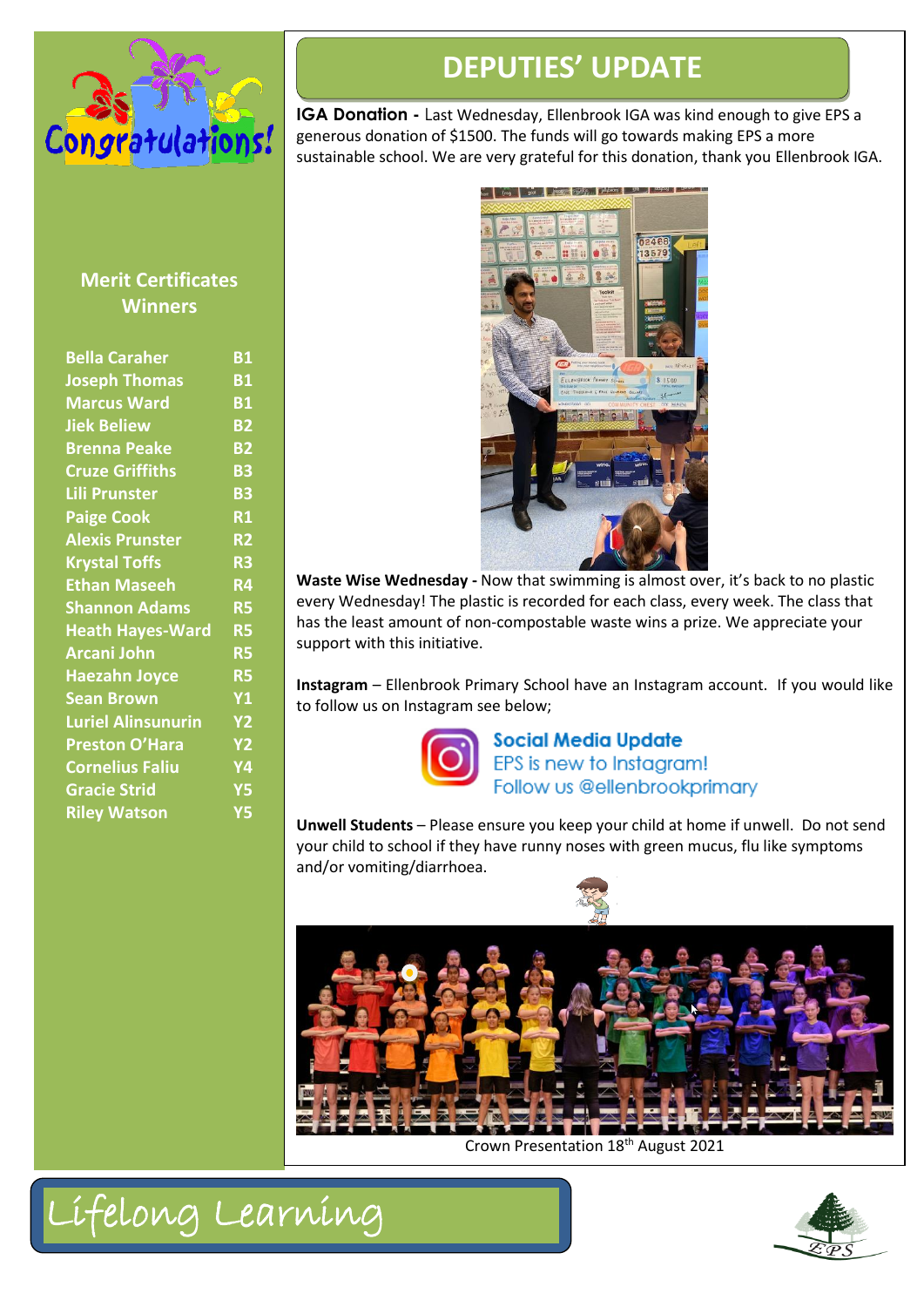

Designing, investigating and observing food kept people busy during Science Week.



FLEET Home Science | ARC Centre of Excellence in Future Low-Energy Electronics Technologies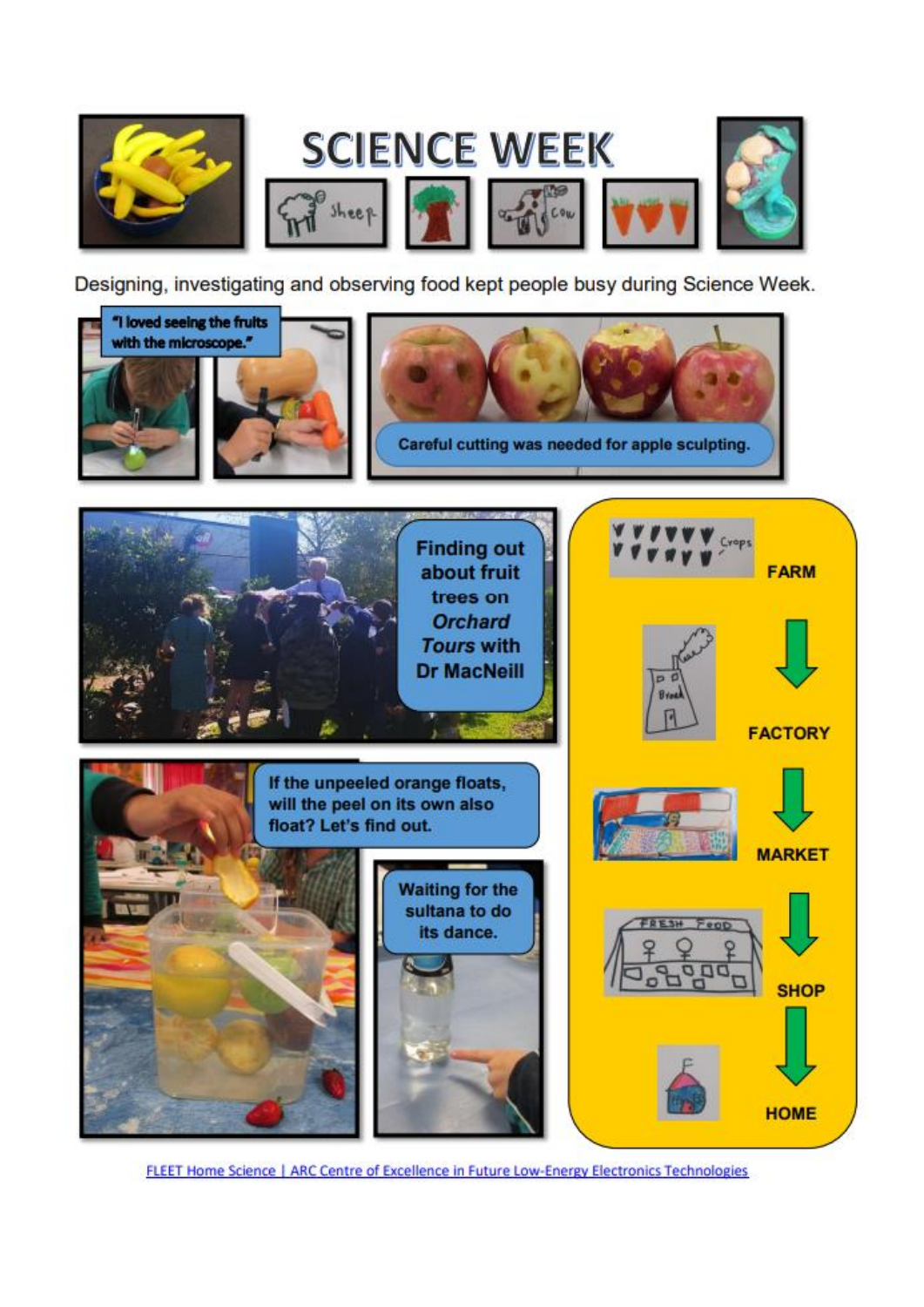



Thank you to everyone who joined in Science Week at school and at home!

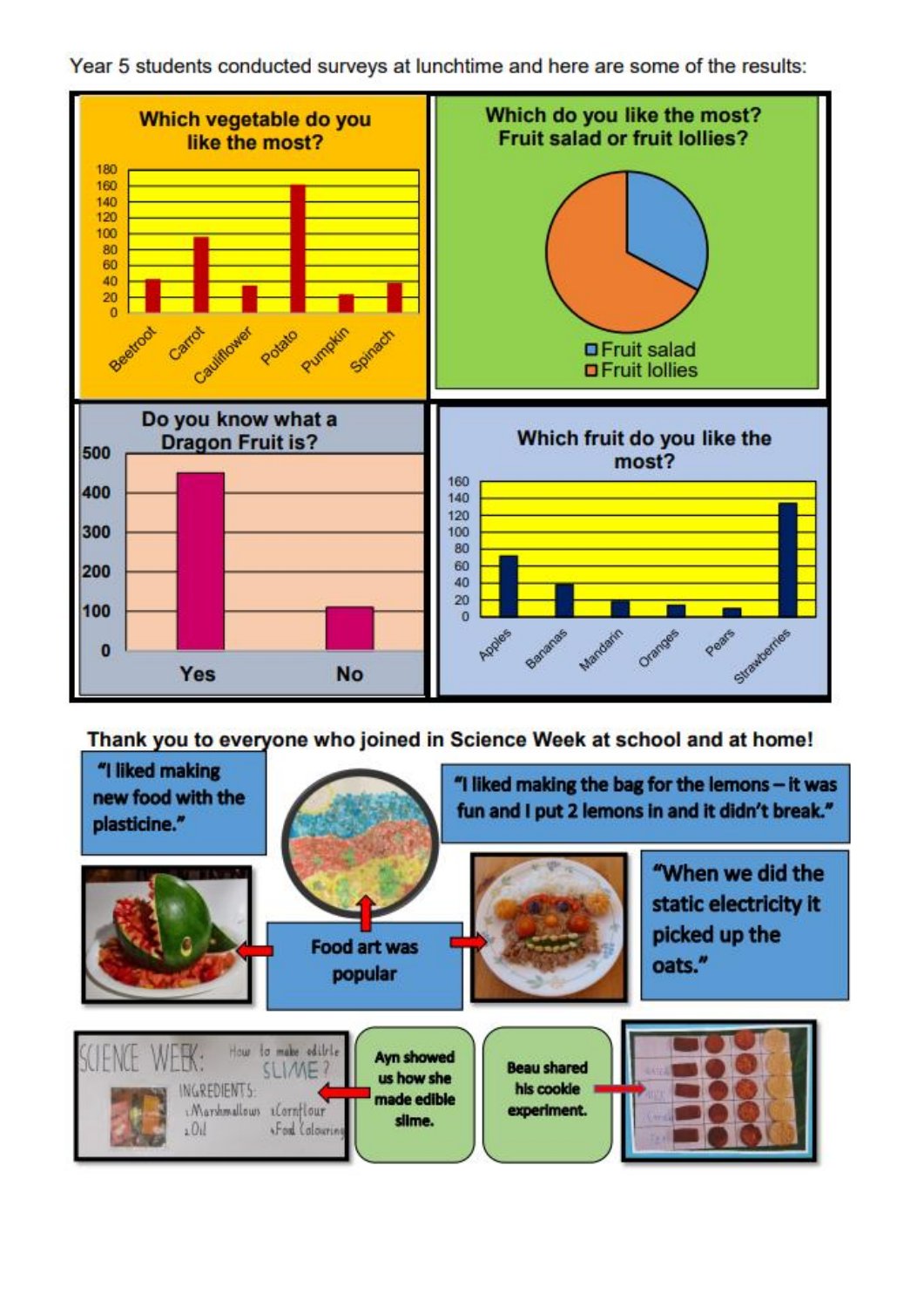#### *Term Dates 2021:*

*Term 3: Tues 20 July to Fri 24 Sept.*

Friday 3<sup>rd</sup> September Athletics WA Incursion Year 5 – 6

Monday 13th September Faction Jumps & Throws Year 1

Thursday 16<sup>th</sup> September Faction Athletics Carnival. Whole School

Friday 24<sup>th</sup> September Footy Colours Dress Day Whole **School** 

*Term 4: Tues 12 Oct to Thurs 16 Dec.*

22nd October 2021 Interschool Carnival held at Woodlake Oval (selected students only)

Lifelong Learning

## **P& C U PD ATE**

#### **General Business**

The P&C is looking for a parent who is interested in nominating for our vacant Secretary position. The Secretary maintains the Association's records (NOT the financial records). They must:

- Post notice of meetings
- Assist Chairperson in drawing up agenda
- Record minutes
- Deal with correspondence
- Maintain a register of members

If you are interested in nominating for this position, please email [president@eipspandc.org.au](mailto:president@eipspandc.org.au)

Please note that this position must be filled immediately. If the position remains vacant, the P&C will need to close, and our funds will be donated to another school.

#### **Events / Fundraising**

#### **ENTERTAINMENT BOOKS**

Entertainment Books are available for purchase at a cost of \$70 each. Help our cause and get a year of unlimited offers and savings. Start your Entertainment Membership today to support Ellenbrook Primary School P&C Association Inc, get a year of amazing 2-for-1 offers, discounts and savings AND a bonus \$10 or \$20 eGift Card. Click here to sign up today: <https://www.entertainmentbook.com.au/orderbooks/8584n8>

T&Cs apply\* visit [www.entertainment.com.au/promotions](http://www.entertainment.com.au/promotions)

#### **FATHER'S DAY STALL**

Our annual Father's Day Stall will be held on Thursday, 2 September 2021. Gifts range between \$2 and \$10. Students will come to the stall with their class during their allocated time and can purchase a gift. Please note that we will not be holding a raffle this time.

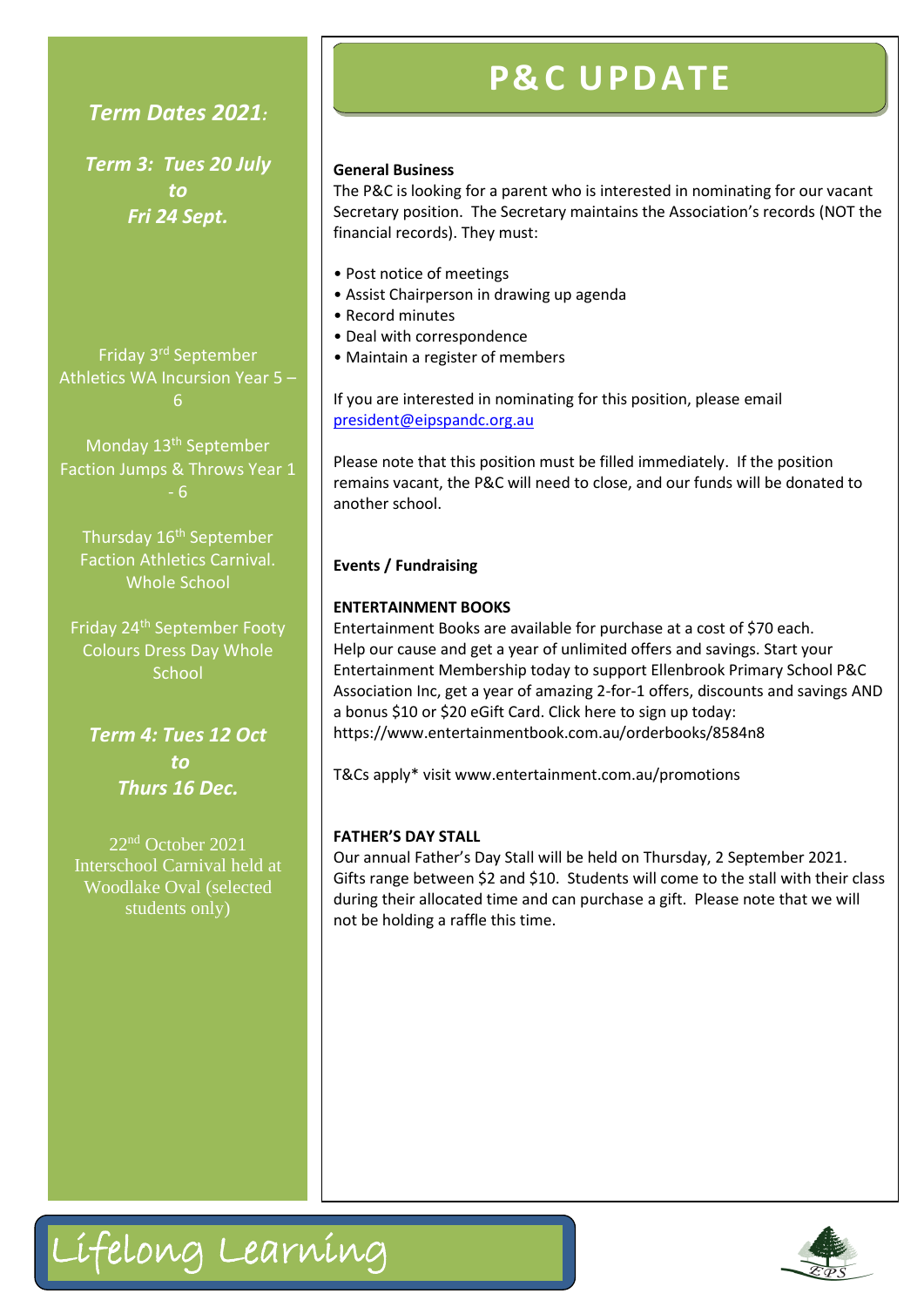## **P& C U PD ATE**

#### *Term Dates 2021:*

*Term 3: Tues 20 July to Fri 24 Sept.*

Friday 3rd September Athletics WA Incursion Year 5 – 6

Monday 13<sup>th</sup> September Faction Jumps & Throws Year 1 - 6

Thursday 16<sup>th</sup> September Faction Athletics Carnival. Whole School

Friday 24th September Footy Colours Dress Day Whole **School** 

*Term 4: Tues 12 Oct to Thurs 16 Dec.*

22nd October 2021 Interschool Carnival held at Woodlake Oval (selected students only)

#### **Canteen**

#### Flexischools

Can't get into the canteen, go online to www.flexischools.com.au, it's so easy. (NOTE: Please make sure you have the correct class assigned in Flexischools against your kids when making an order).

#### Help Wanted

The canteen is always looking for help to continue to make delicious homemade meals for our kids. We might look like we have it all sorted but having an extra pair of hands can make a world of difference.

If you would like to volunteer, please see Bec or Kallee in the canteen.

#### **Uniform Shop**

OPENING HOURS

Tuesday 8:30 AM to 9:00 AM

#### ORDERING UNIFORMS

An order form with payment can be placed in the P&C Box located in the Front Office. Orders can also be made via Flexischools. Any orders placed online will be filled and delivered to students on a Tuesday only.

If you require an urgent order, please contact the Uniform Shop at uniforms@eipspandc.org.au and we will fill and deliver to your child's classroom ASAP. All queries regarding the Uniform Shop can also be directed to this email address.

#### School Banking

School Banking is on every Wednesday morning before the start of school in the library. If you're interested in hearing more about school banking, please email us at [eipspandc@gmail.com](mailto:eipspandc@gmail.com) or see the ladies in the library on a Wednesday morning.

Have a question or want to stay up to date with the latest news please join the Ellenbrook PS P&C Facebook group (https://facebook.com/groups/eipspandc/) OR please email us at **[eipspandc@gmail.com](mailto:eipspandc@gmail.com)**.

Ellenbrook PS P&C



## Lifelong Learning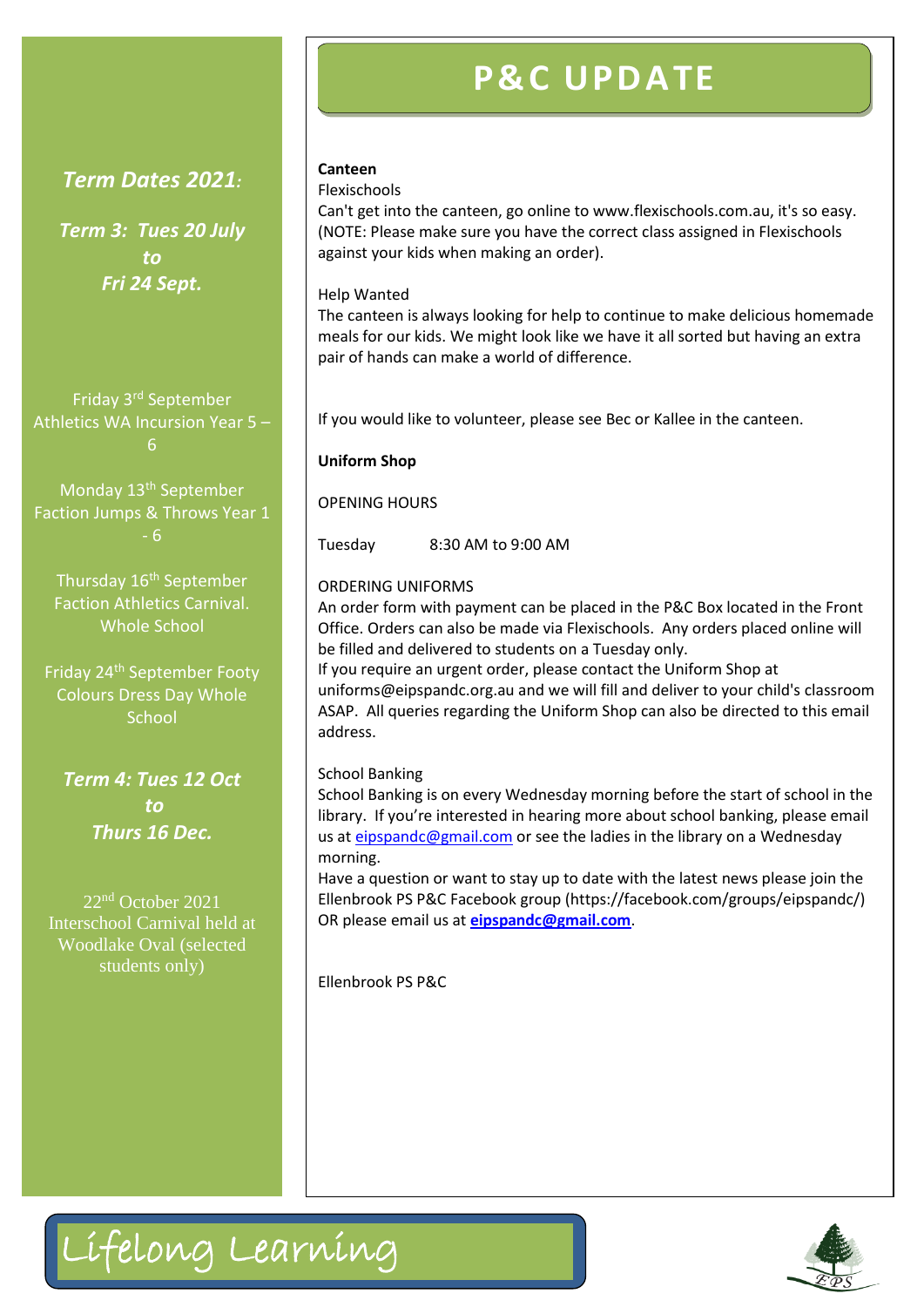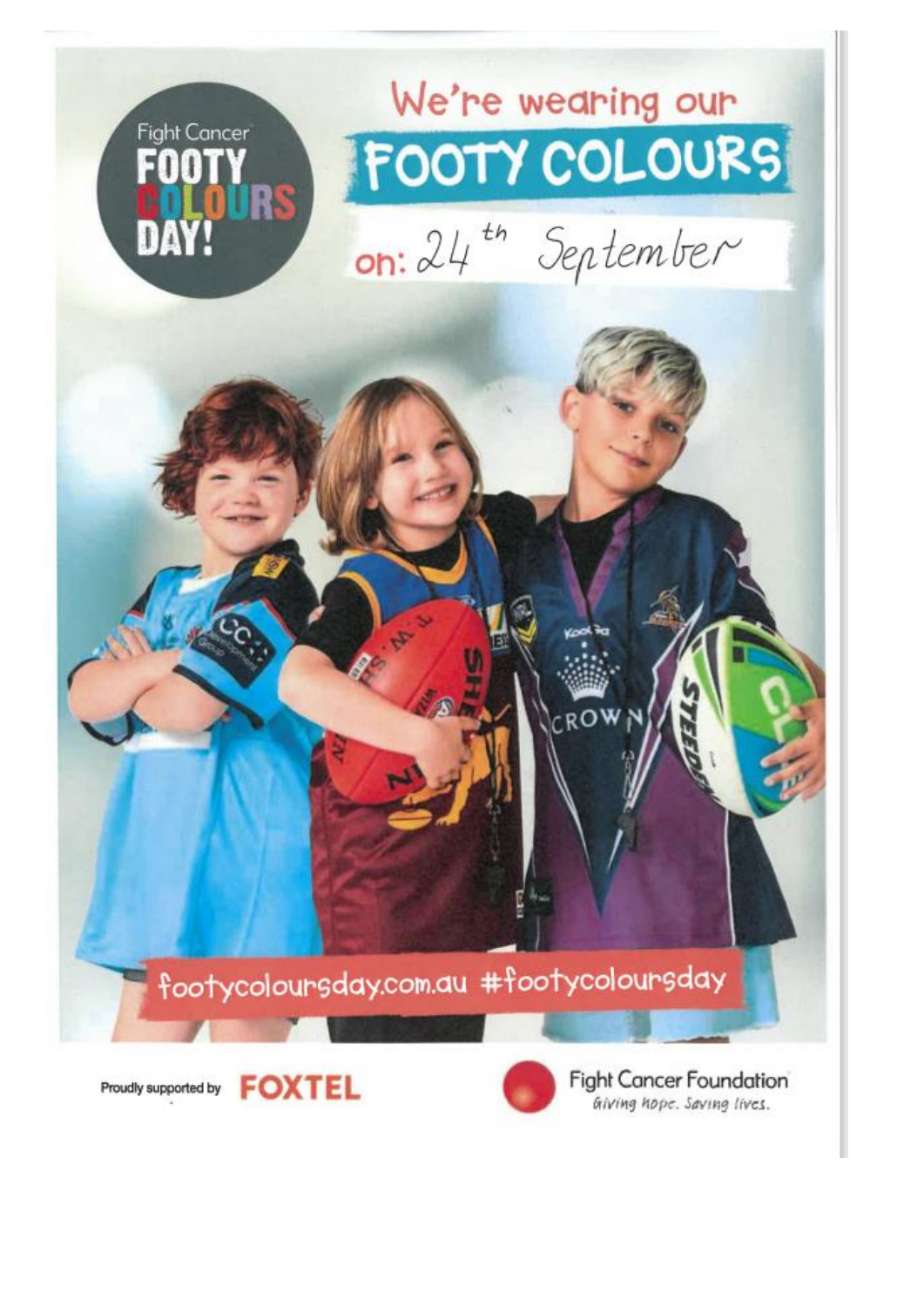

## TINY TOTS TENNIS -Ellenbrook



Our programme runs every school Term for  $3 - 17$  years We offer Group & Private 1-on-1 lessons (Cardio Tennis for Adults)

Fun & Friendly Environment

All Equipment supplied including racquets

All coaches accredited with Tennis Australia

Lessons are held every day after school and weekends in **ELLENBROOK, AVELEY & BULLSBROOK** 

Contact us to ask about a FREE TRIAL LESSON

Email: jak.tinytotstennis@westnet.com.au Call: 0423 677 435 for more details



**Tiny Tots Tennis Ellenbrook**